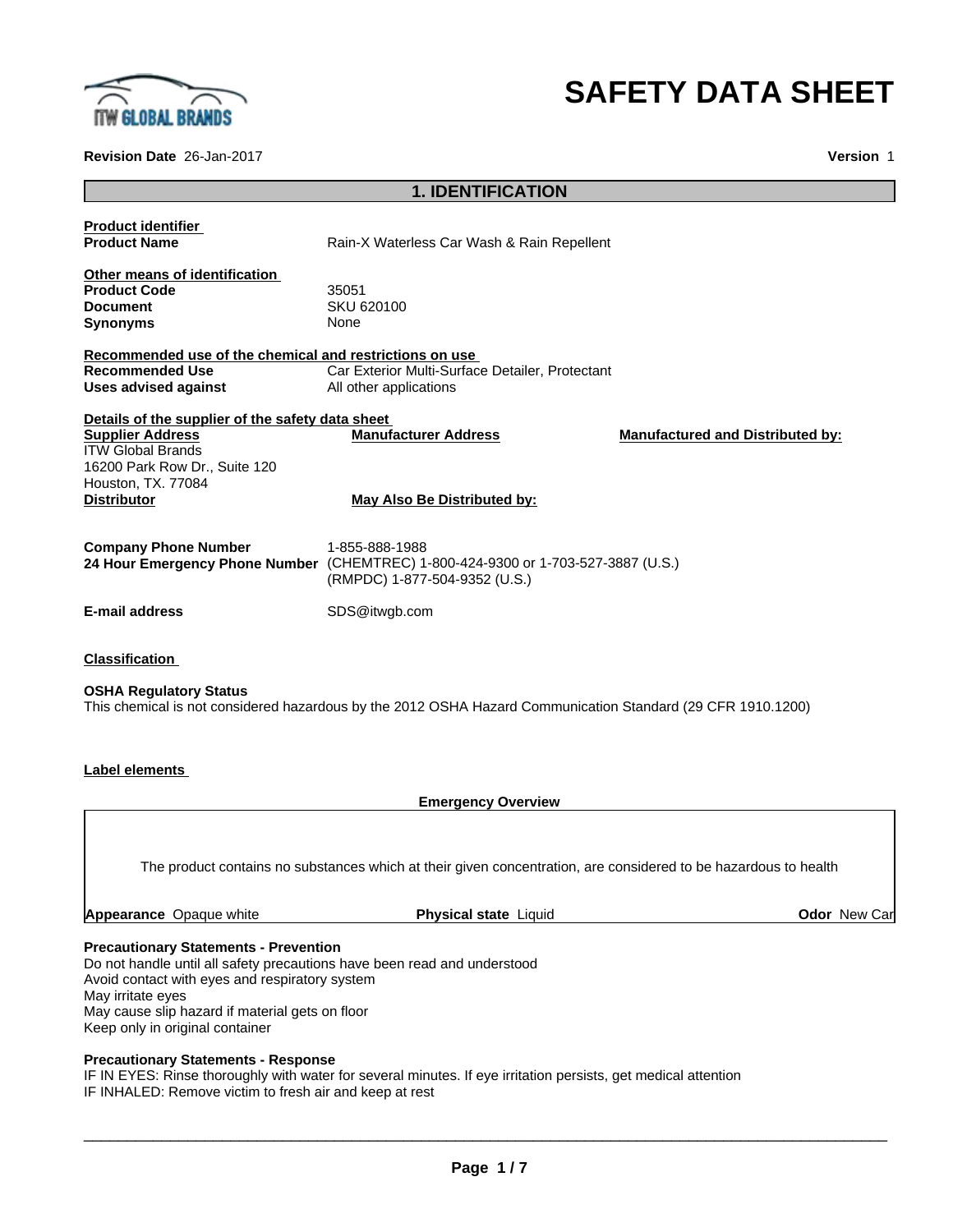### **Precautionary Statements - Storage**

Store in a well-ventilated place. Keep container tightly closed Keep from freezing Keep out of reach of children

#### **Precautionary Statements - Disposal**

All disposal practices must be in accordance with local and national regulations.

#### **Hazards not otherwise classified (HNOC)**

Not applicable

## **Other Information**

- Not applicable

## **3. COMPOSITION/INFORMATION ON INGREDIENTS**

 $\overline{\phantom{a}}$  ,  $\overline{\phantom{a}}$  ,  $\overline{\phantom{a}}$  ,  $\overline{\phantom{a}}$  ,  $\overline{\phantom{a}}$  ,  $\overline{\phantom{a}}$  ,  $\overline{\phantom{a}}$  ,  $\overline{\phantom{a}}$  ,  $\overline{\phantom{a}}$  ,  $\overline{\phantom{a}}$  ,  $\overline{\phantom{a}}$  ,  $\overline{\phantom{a}}$  ,  $\overline{\phantom{a}}$  ,  $\overline{\phantom{a}}$  ,  $\overline{\phantom{a}}$  ,  $\overline{\phantom{a}}$ 

#### **Substance(s)**

| <b>Chemical Name</b>                | <b>CAS No</b> | Weight-%   | <b>Trade Secret</b> |
|-------------------------------------|---------------|------------|---------------------|
| WATER                               | 7732-18-5     | $60 - 100$ |                     |
| <b>DECAMETHYLCYCLOPENTASILOXANE</b> | 541-02-6      |            |                     |
| QUATERNARY AMMONIUM COMPOUND        | 61789-77-3    |            |                     |

## **4. FIRST AID MEASURES**

## **Description of first aid measures**

|                                                             | <b>5. FIRE-FIGHTING MEASURES</b>                                                                                                                                                                 |
|-------------------------------------------------------------|--------------------------------------------------------------------------------------------------------------------------------------------------------------------------------------------------|
| Note to physicians                                          | Treat symptomatically.                                                                                                                                                                           |
|                                                             | Indication of any immediate medical attention and special treatment needed                                                                                                                       |
| <b>Symptoms</b>                                             | See section 2 for more information.                                                                                                                                                              |
| Most important symptoms and effects, both acute and delayed |                                                                                                                                                                                                  |
| Self-protection of the first aider                          | Ensure that medical personnel are aware of the material(s) involved and take precautions to<br>protect themselves.                                                                               |
| Ingestion                                                   | IF SWALLOWED:. Do NOT induce vomiting. Never give anything by mouth to an<br>unconscious person. Call a physician.                                                                               |
| <b>Inhalation</b>                                           | IF INHALED: Remove victim to fresh air and keep at rest in a position comfortable for<br>breathing. If symptoms persist, call a physician.                                                       |
| <b>Skin contact</b>                                         | IF ON SKIN:. Wash skin with soap and water. If skin irritation persists, call a physician.<br>Wash contaminated clothing before reuse.                                                           |
| Eye contact                                                 | IF IN EYES: Rinse cautiously with water for several minutes. Remove contact lenses, if<br>present and easy to do. Continue rinsing. If eye irritation persists: Get medical<br>advice/attention. |
| <b>General advice</b>                                       | Get medical advice/attention if you feel unwell.                                                                                                                                                 |
|                                                             |                                                                                                                                                                                                  |

## **Suitable extinguishing media**

Carbon dioxide (CO2), Dry chemical, Foam

#### **Unsuitable extinguishing media**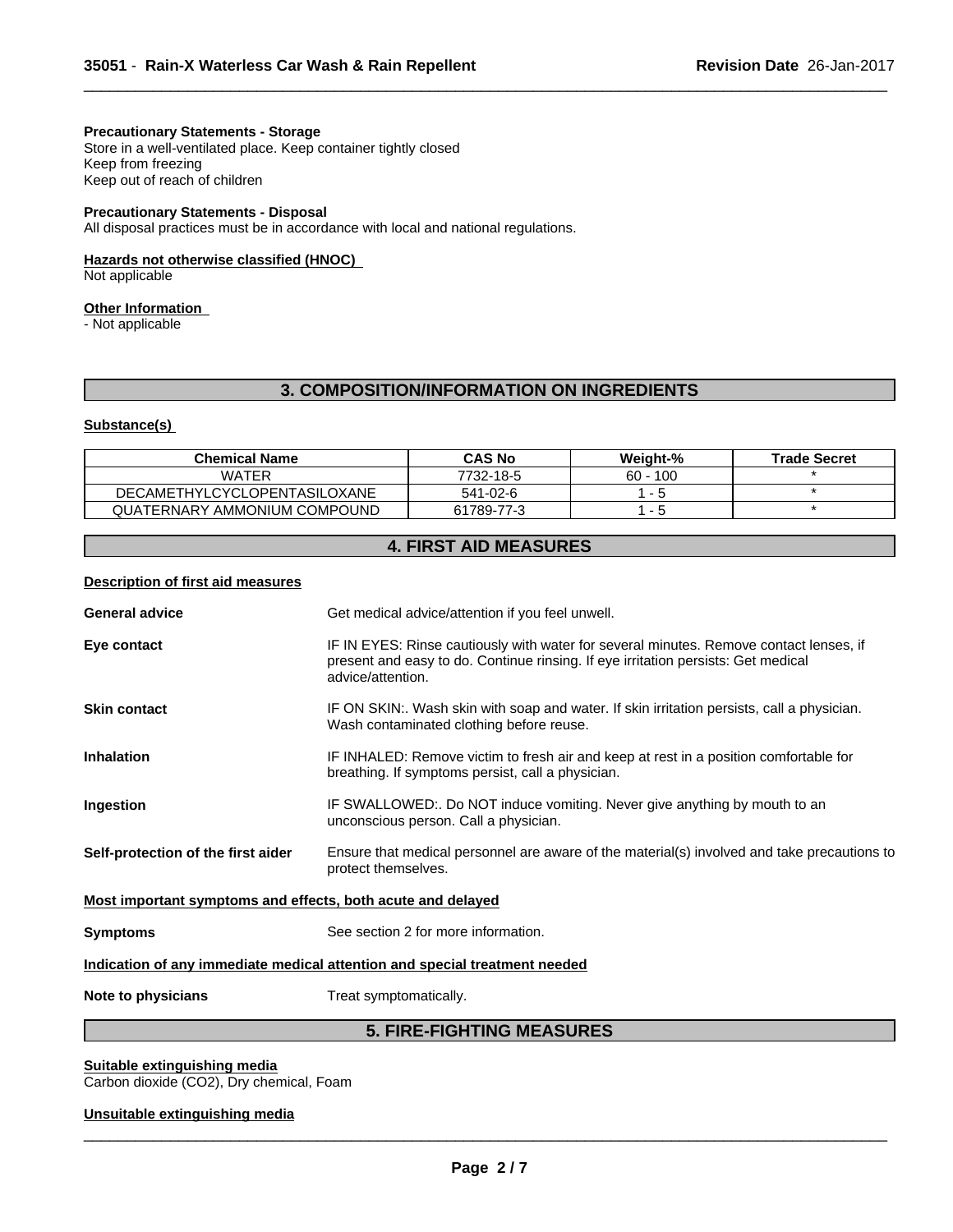None.

## **Specific hazards arising from the chemical**

None in particular.

#### **Explosion data Sensitivity to Mechanical Impact** None. **Sensitivity to Static Discharge** None.

#### **Protective equipment and precautions for firefighters**

As in any fire, wear self-contained breathing apparatus pressure-demand, MSHA/NIOSH (approved or equivalent) and full protective gear.

## **6. ACCIDENTAL RELEASE MEASURES**

 $\overline{\phantom{a}}$  ,  $\overline{\phantom{a}}$  ,  $\overline{\phantom{a}}$  ,  $\overline{\phantom{a}}$  ,  $\overline{\phantom{a}}$  ,  $\overline{\phantom{a}}$  ,  $\overline{\phantom{a}}$  ,  $\overline{\phantom{a}}$  ,  $\overline{\phantom{a}}$  ,  $\overline{\phantom{a}}$  ,  $\overline{\phantom{a}}$  ,  $\overline{\phantom{a}}$  ,  $\overline{\phantom{a}}$  ,  $\overline{\phantom{a}}$  ,  $\overline{\phantom{a}}$  ,  $\overline{\phantom{a}}$ 

#### **Personal precautions, protective equipment and emergency procedures**

| <b>Personal precautions</b>                          | Ensure adequate ventilation, especially in confined areas. Avoid contact with eyes and skin.<br>Use personal protective equipment as required. |
|------------------------------------------------------|------------------------------------------------------------------------------------------------------------------------------------------------|
| <b>Environmental precautions</b>                     |                                                                                                                                                |
| <b>Environmental precautions</b>                     | See Section 12 for additional Ecological Information.                                                                                          |
| Methods and material for containment and cleaning up |                                                                                                                                                |
| <b>Methods for containment</b>                       | Prevent further leakage or spillage if safe to do so.                                                                                          |
| Methods for cleaning up                              | Ensure adequate ventilation. Soak up with inert absorbent material. Sweep up and shovel<br>into suitable containers for disposal.              |
| Prevention of secondary hazards                      | Clean contaminated objects and areas thoroughly observing environmental regulations.                                                           |
|                                                      |                                                                                                                                                |

## **7. HANDLING AND STORAGE**

#### **Precautions for safe handling**

| Advice on safe handling | Handle in accordance with good industrial hygiene and safety practice. Avoid breathing      |
|-------------------------|---------------------------------------------------------------------------------------------|
|                         | vapors or mists. Avoid contact with skin, eyes or clothing. Wash thoroughly after handling. |
|                         | Wash contaminated clothing before reuse. Use personal protective equipment as required.     |

## **Conditions for safe storage, including any incompatibilities**

**Storage Conditions** Keep container tightly closed in a dry and well-ventilated place. Do not reuse container. Keep from freezing. Keep out of the reach of children.

## **Incompatible materials** Strong oxidizing agents

## **8. EXPOSURE CONTROLS/PERSONAL PROTECTION**

#### **Control parameters**

| <b>Appropriate engineering controls</b>                               |                                                           |  |
|-----------------------------------------------------------------------|-----------------------------------------------------------|--|
| <b>Engineering Controls</b>                                           | Showers<br>Eyewash stations<br><b>Ventilation systems</b> |  |
| Individual protection measures, such as personal protective equipment |                                                           |  |
| <b>Eye/face protection</b>                                            | Wear safety glasses with side shields (or goggles).       |  |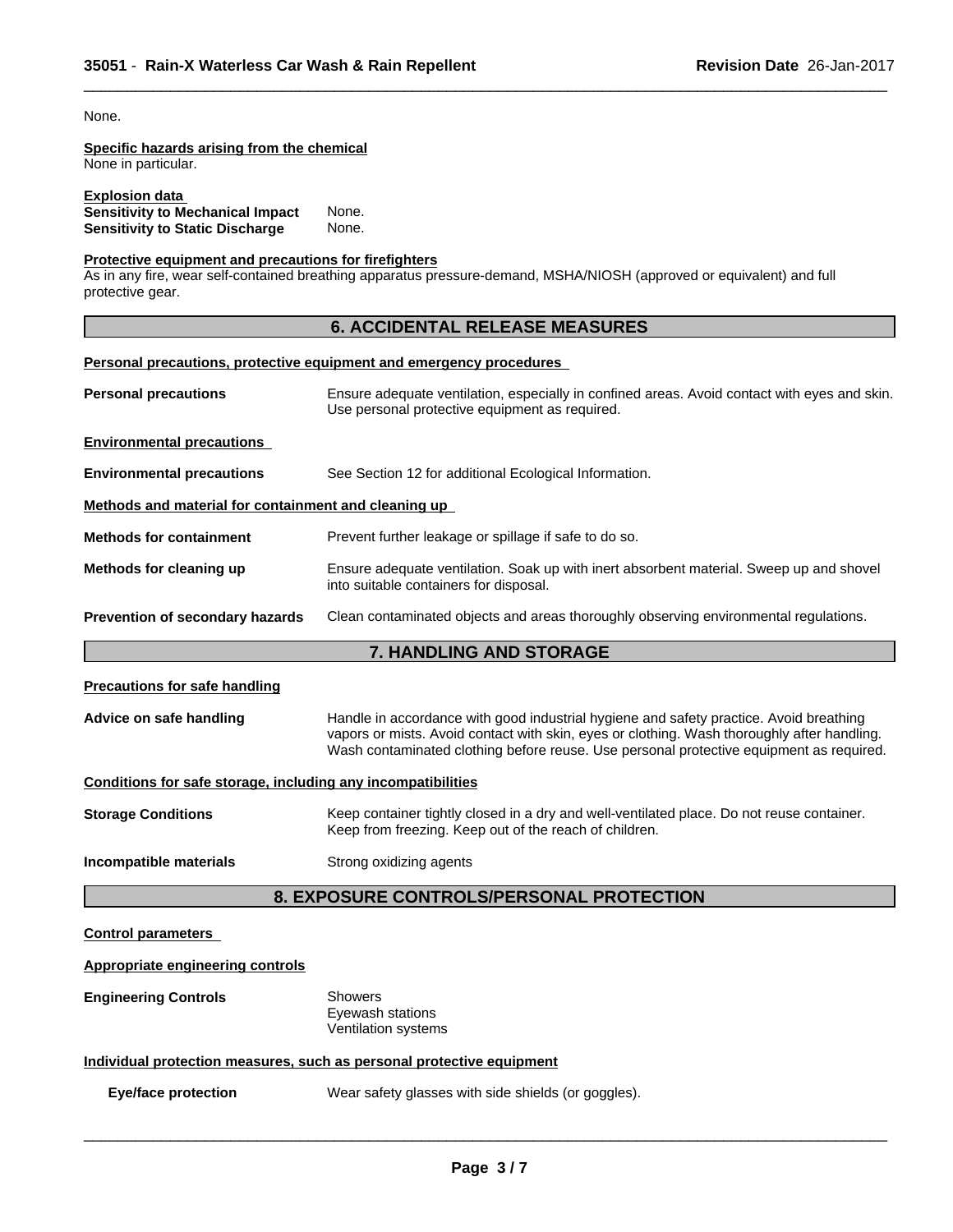| Skin and body protection              | Wear protective natural rubber, nitrile rubber, Neoprene™ or PVC gloves.                                                                        |
|---------------------------------------|-------------------------------------------------------------------------------------------------------------------------------------------------|
| <b>Respiratory protection</b>         | Use NIOSH-approved air-purifying respirator with organic vapor cartridge or canister, as<br>appropriate.                                        |
| <b>General Hygiene Considerations</b> | Handle in accordance with good industrial hygiene and safety practice. Regular cleaning of<br>equipment, work area and clothing is recommended. |

## **9. PHYSICAL AND CHEMICAL PROPERTIES**

#### **Information on basic physical and chemical properties**

**Physical state** Liquid<br> **Appearance** Change Chaque **Appearance Construction Construction Construction Construction Construction Construction Construction Construction Construction Construction Construction Construction Construction Construction Construction Construction Odor** New Car<br> **Odor threshold** No inform

**No information available** 

| <b>Property</b>                  | <b>Values</b>                      |
|----------------------------------|------------------------------------|
| рH                               | 6 4                                |
| Melting point / freezing point   | No information available           |
| Boiling point / boiling range    | 100 °C / 212 °F                    |
| <b>Flash point</b>               | None (Aqueous)                     |
| <b>Evaporation rate</b>          | No information available           |
| <b>Flammability (solid, gas)</b> | No information available           |
| <b>Flammability Limit in Air</b> |                                    |
| <b>Upper flammability limit:</b> | No information available           |
| Lower flammability limit:        | No information available           |
| Vapor pressure                   | No information available           |
| Vapor density                    | No information available           |
| <b>Relative density</b>          | $1.00 \ @ \ 15.6^{\circ} \text{C}$ |
| <b>Water solubility</b>          | Completely soluble                 |
| Solubility in other solvents     | No information available           |
| <b>Partition coefficient</b>     | No information available           |
| <b>Autoignition temperature</b>  | No information available           |
| <b>Decomposition temperature</b> | No information available           |
| <b>Kinematic viscosity</b>       | No information available           |
| <b>Dynamic viscosity</b>         | No information available           |
| <b>Explosive properties</b>      | No information available           |
| <b>Oxidizing properties</b>      | No information available           |
| <b>Other Information</b>         |                                    |

**Softening point**<br> **Molecular weight**<br> **Molecular weight**<br> **Molecular weight**<br> **Molecular weight**<br> **Molecular weight VOC Content (%)**<br>Density **Bulk density** 

No information available<br>
<0.1

No information available<br>1.00 <sup>@</sup> 15.6° C

**Property Values**<br> **Remarks** • Method<br> **Remarks** • Method

 $\overline{\phantom{a}}$  ,  $\overline{\phantom{a}}$  ,  $\overline{\phantom{a}}$  ,  $\overline{\phantom{a}}$  ,  $\overline{\phantom{a}}$  ,  $\overline{\phantom{a}}$  ,  $\overline{\phantom{a}}$  ,  $\overline{\phantom{a}}$  ,  $\overline{\phantom{a}}$  ,  $\overline{\phantom{a}}$  ,  $\overline{\phantom{a}}$  ,  $\overline{\phantom{a}}$  ,  $\overline{\phantom{a}}$  ,  $\overline{\phantom{a}}$  ,  $\overline{\phantom{a}}$  ,  $\overline{\phantom{a}}$ 

**10. STABILITY AND REACTIVITY**

#### **Reactivity** No data available

#### **Chemical stability**

Stable under recommended storage conditions

## **Possibility of Hazardous Reactions**

None under normal processing.

## **Conditions to avoid**

Keep from freezing.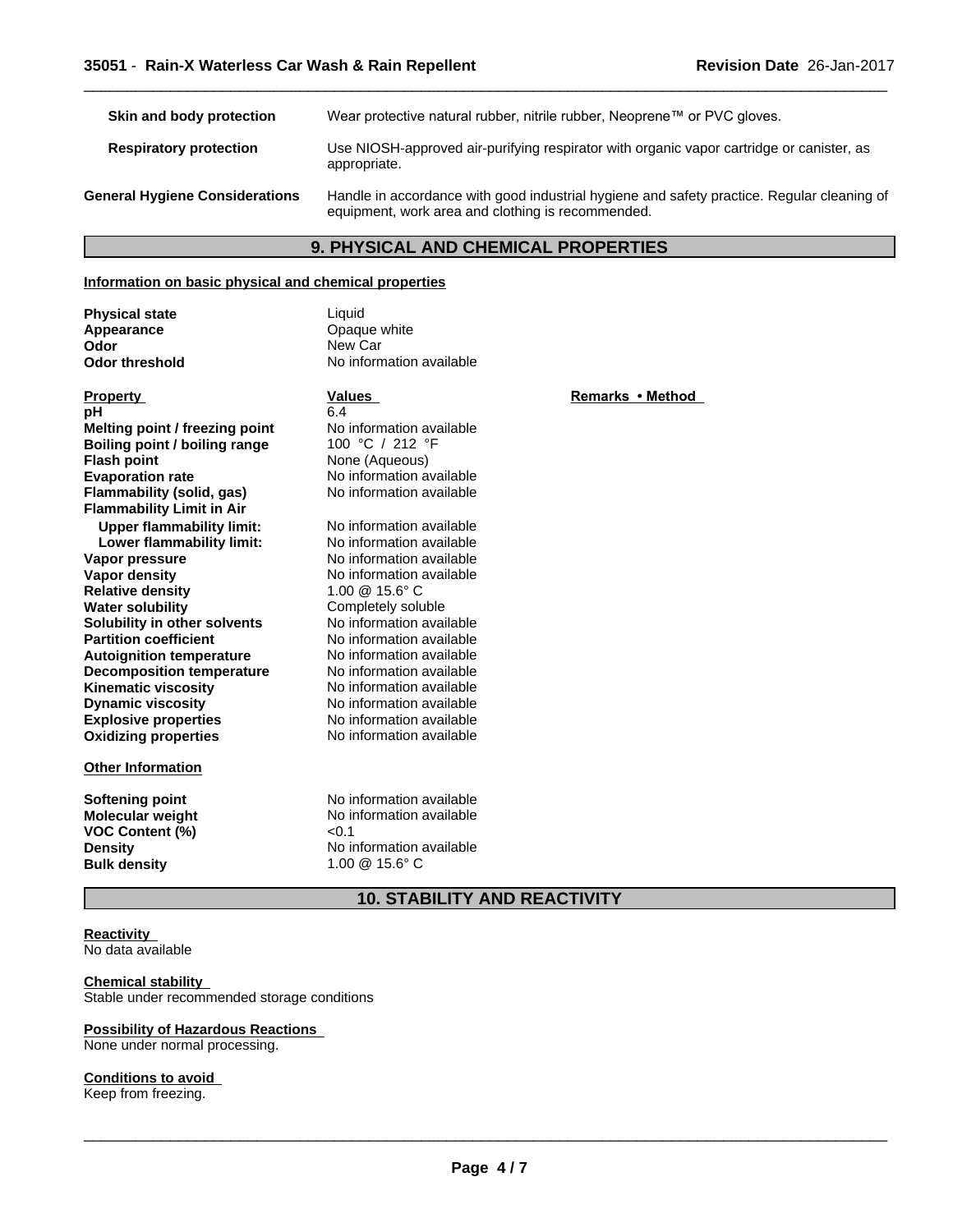### **Incompatible materials**

Strong oxidizing agents

#### **Hazardous Decomposition Products**

Carbon oxides

## **11. TOXICOLOGICAL INFORMATION**

 $\overline{\phantom{a}}$  ,  $\overline{\phantom{a}}$  ,  $\overline{\phantom{a}}$  ,  $\overline{\phantom{a}}$  ,  $\overline{\phantom{a}}$  ,  $\overline{\phantom{a}}$  ,  $\overline{\phantom{a}}$  ,  $\overline{\phantom{a}}$  ,  $\overline{\phantom{a}}$  ,  $\overline{\phantom{a}}$  ,  $\overline{\phantom{a}}$  ,  $\overline{\phantom{a}}$  ,  $\overline{\phantom{a}}$  ,  $\overline{\phantom{a}}$  ,  $\overline{\phantom{a}}$  ,  $\overline{\phantom{a}}$ 

#### **Information on likely routes of exposure**

|                     | <b>AILBRA</b> |                                                                                    | . |  |
|---------------------|---------------|------------------------------------------------------------------------------------|---|--|
| Ingestion           |               | Ingestion may cause irritation to mucous membranes.                                |   |  |
| <b>Skin contact</b> |               | May cause skin irritation and/or dermatitis.                                       |   |  |
| Eye contact         |               | Contact with eyes may cause irritation. May cause redness and tearing of the eyes. |   |  |
| <b>Inhalation</b>   |               | May cause irritation of respiratory tract.                                         |   |  |

| <b>Chemical Name</b>                    | Oral LD50           | <b>Dermal LD50</b>  | <b>Inhalation LC50</b> |  |
|-----------------------------------------|---------------------|---------------------|------------------------|--|
| <b>WATER</b>                            | $> 90$ mL/kg (Rat)  |                     |                        |  |
| 17732-18-5                              |                     |                     |                        |  |
| DECAMETHYLCYCLOPENTASILO<br><b>XANE</b> | > 24134 mg/kg (Rat) | > 16 mL/kg (Rabbit) |                        |  |
| 541-02-6                                |                     |                     |                        |  |

#### **Information on toxicological effects**

**Symptoms** No information available.

#### **Delayed and immediate effects as well as chronic effects from short and long-term exposure**

| <b>Sensitization</b>   | No information available. |
|------------------------|---------------------------|
| Germ cell mutagenicity | No information available. |
| Carcinogenicity        | No information available. |

## **The following values are calculated based on chapter 3.1 of the GHS document** .

| ATEmix (oral)          | 690232 mg/kg |  |
|------------------------|--------------|--|
| <b>ATEmix (dermal)</b> | 456227 mg/kg |  |

## **12. ECOLOGICAL INFORMATION**

#### **Ecotoxicity**

4.6 % of the mixture consists of components(s) of unknown hazards to the aquatic environment

#### **Persistence and degradability**

No information available.

#### **Bioaccumulation**

No information available.

## **Mobility**

Soluble in water.

#### **Other adverse effects**

No information available

## **13. DISPOSAL CONSIDERATIONS**

## **Waste treatment methods**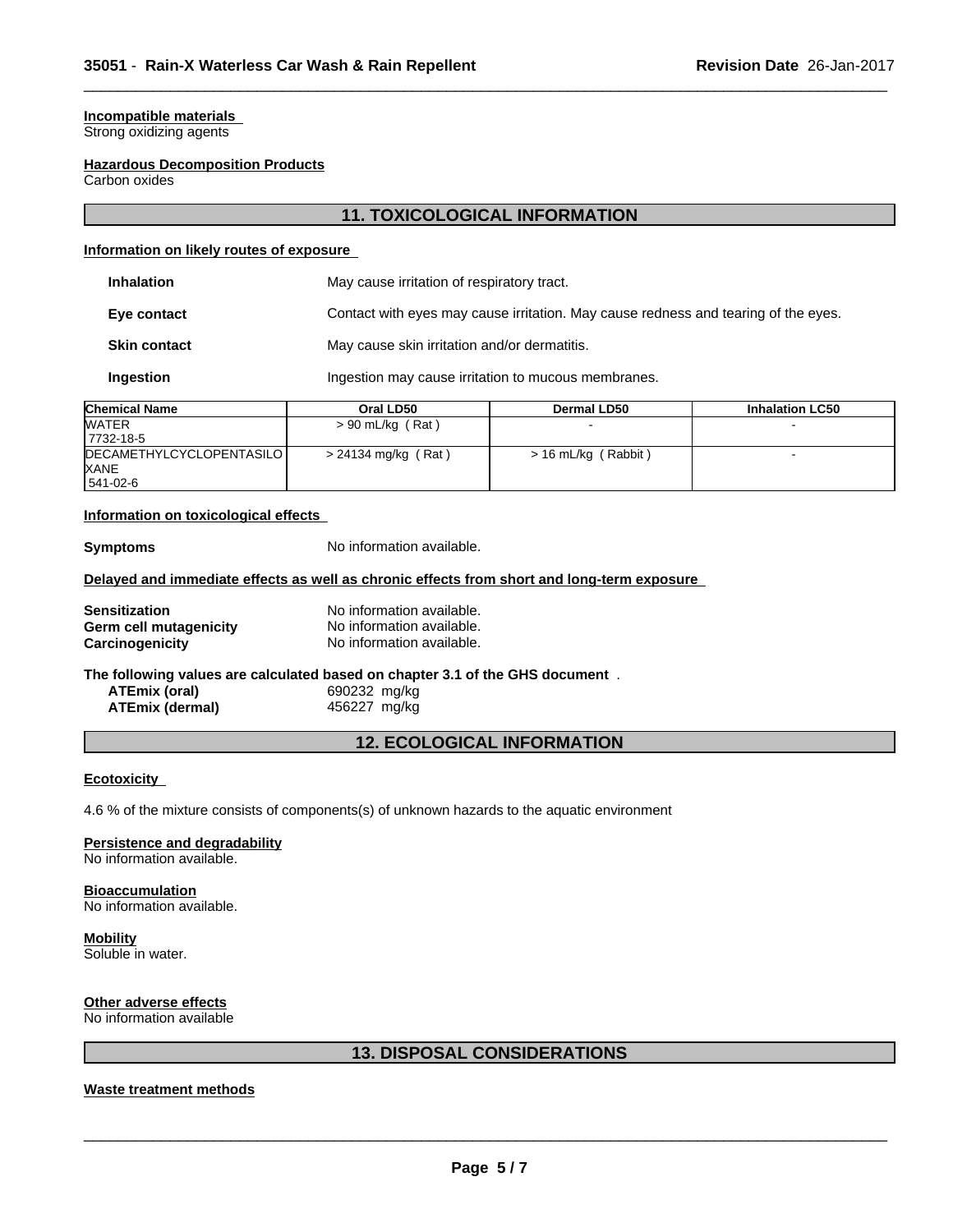| <b>Disposal of wastes</b>  | Disposal should be in accordance with applicable regional, national and local laws and<br>regulations. |
|----------------------------|--------------------------------------------------------------------------------------------------------|
| Contaminated packaging     | Do not reuse container.                                                                                |
| <b>US EPA Waste Number</b> | Not applicable                                                                                         |

 $\overline{\phantom{a}}$  ,  $\overline{\phantom{a}}$  ,  $\overline{\phantom{a}}$  ,  $\overline{\phantom{a}}$  ,  $\overline{\phantom{a}}$  ,  $\overline{\phantom{a}}$  ,  $\overline{\phantom{a}}$  ,  $\overline{\phantom{a}}$  ,  $\overline{\phantom{a}}$  ,  $\overline{\phantom{a}}$  ,  $\overline{\phantom{a}}$  ,  $\overline{\phantom{a}}$  ,  $\overline{\phantom{a}}$  ,  $\overline{\phantom{a}}$  ,  $\overline{\phantom{a}}$  ,  $\overline{\phantom{a}}$ 

## **14. TRANSPORT INFORMATION**

| DOT<br>Proper shipping name:         | Not regulated |  |
|--------------------------------------|---------------|--|
| IATA<br>Proper shipping name:        | Not regulated |  |
| <b>IMDG</b><br>Proper shipping name: | Not regulated |  |

## **15. REGULATORY INFORMATION**

| International Inventories |                |
|---------------------------|----------------|
| <b>TSCA</b>               | Complies       |
| <b>DSL/NDSL</b>           | Not determined |
| <b>EINECS/ELINCS</b>      | Not determined |
| <b>ENCS</b>               | Not determined |
| <b>IECSC</b>              | Not determined |
| <b>KECL</b>               | Not determined |
| <b>PICCS</b>              | Not determined |
| <b>AICS</b>               | Not determined |

#### **Legend:**

**TSCA** - United States Toxic Substances Control Act Section 8(b) Inventory **DSL/NDSL** - Canadian Domestic Substances List/Non-Domestic Substances List **EINECS/ELINCS** - European Inventory of Existing Chemical Substances/European List of Notified Chemical Substances **ENCS** - Japan Existing and New Chemical Substances **IECSC** - China Inventory of Existing Chemical Substances **KECL** - Korean Existing and Evaluated Chemical Substances **PICCS** - Philippines Inventory of Chemicals and Chemical Substances

**AICS** - Australian Inventory of Chemical Substances

#### **US Federal Regulations**

#### **SARA 313**

Section 313 of Title III of the Superfund Amendments and Reauthorization Act of 1986 (SARA). This product does not contain any chemicals which are subject to the reporting requirements of the Act and Title 40 of the Code of Federal Regulations, Part 372

#### **SARA 311/312 Hazard Categories**

| Acute health hazard               | No |  |
|-----------------------------------|----|--|
| <b>Chronic Health Hazard</b>      | N٥ |  |
| Fire hazard                       | N٥ |  |
| Sudden release of pressure hazard | N٥ |  |
| <b>Reactive Hazard</b>            | N٥ |  |

#### **CWA (Clean WaterAct)**

This product does not contain any substances regulated as pollutants pursuant to the Clean Water Act (40 CFR 122.21 and 40 CFR 122.42)

#### **CERCLA**